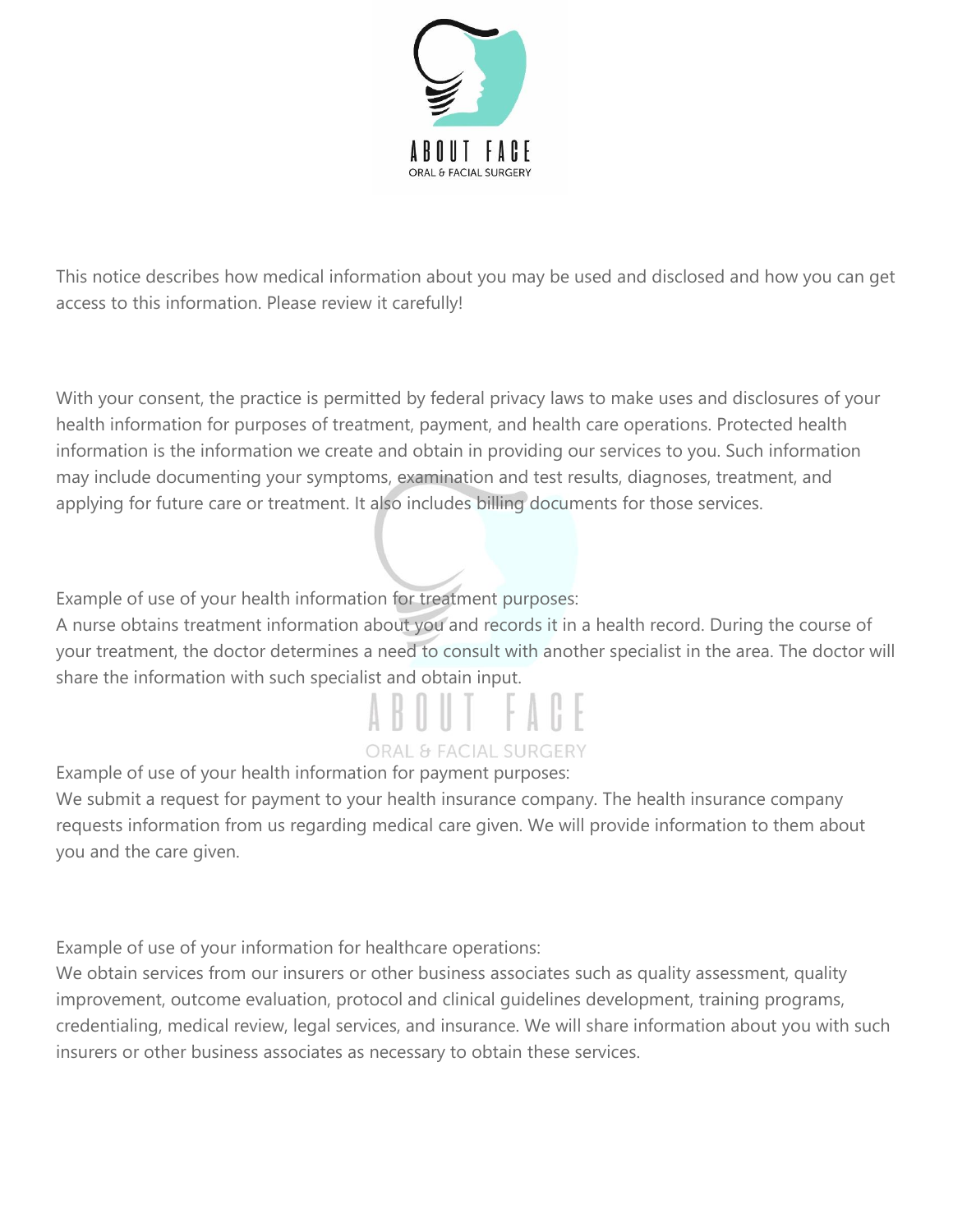Your Health Information Rights

The health record we maintain and billing records are the physical property of the practice. The information in it, however, belongs to you. You have a right to:

• Request a restriction on certain uses and disclosures of your health information by delivering the request in writing to our office.

We are not required to grant the request but we will comply with any request granted;

- Request that you be allowed to inspect and copy your health record and billing record—you may exercise this right by delivering the request in writing to our office;
- Appeal a denial of access to your protected health information except in certain circumstances;
- Request that your healthcare record be amended to correct incomplete or incorrect information by delivering a written request to our office;
- File a statement of disagreement if your amendment is denied, and require that the request for amendment and any denial be attached in all future disclosures of your protected health information;
- Obtain an accounting of disclosures of your health information as required to be maintained by law by delivering a written request to our office. An accounting will not include internal uses of information for treatment, payment, or operations, disclosures made to you or made at your request, or disclosures made to family members or friends in the course of providing care;
- Request that communication of your health information be made by alternative means or at an alternative location by delivering the request in writing to our office; and,
- Revoke authorizations that you made previously to use or disclose information except to the extent information or action has already been taken by delivering a written revocation to our office.

If you want to exercise any of the above rights, please contact our administrator, in person or in writing, during normal hours. S(he) will provide you with assistance on the steps to take to exercise your rights.

Our Responsibilities The practice is required to:

•

- $\circ$  Maintain the privacy of your health information as required by law;
- $\circ$  Provide you with a notice of our duties and privacy practices as to the information we collect and maintain about you;
- o Abide by the terms of this Notice;
- o Notify you if we cannot accommodate a requested restriction or request; and
- o Accommodate your reasonable requests regarding methods to communicate health information with you.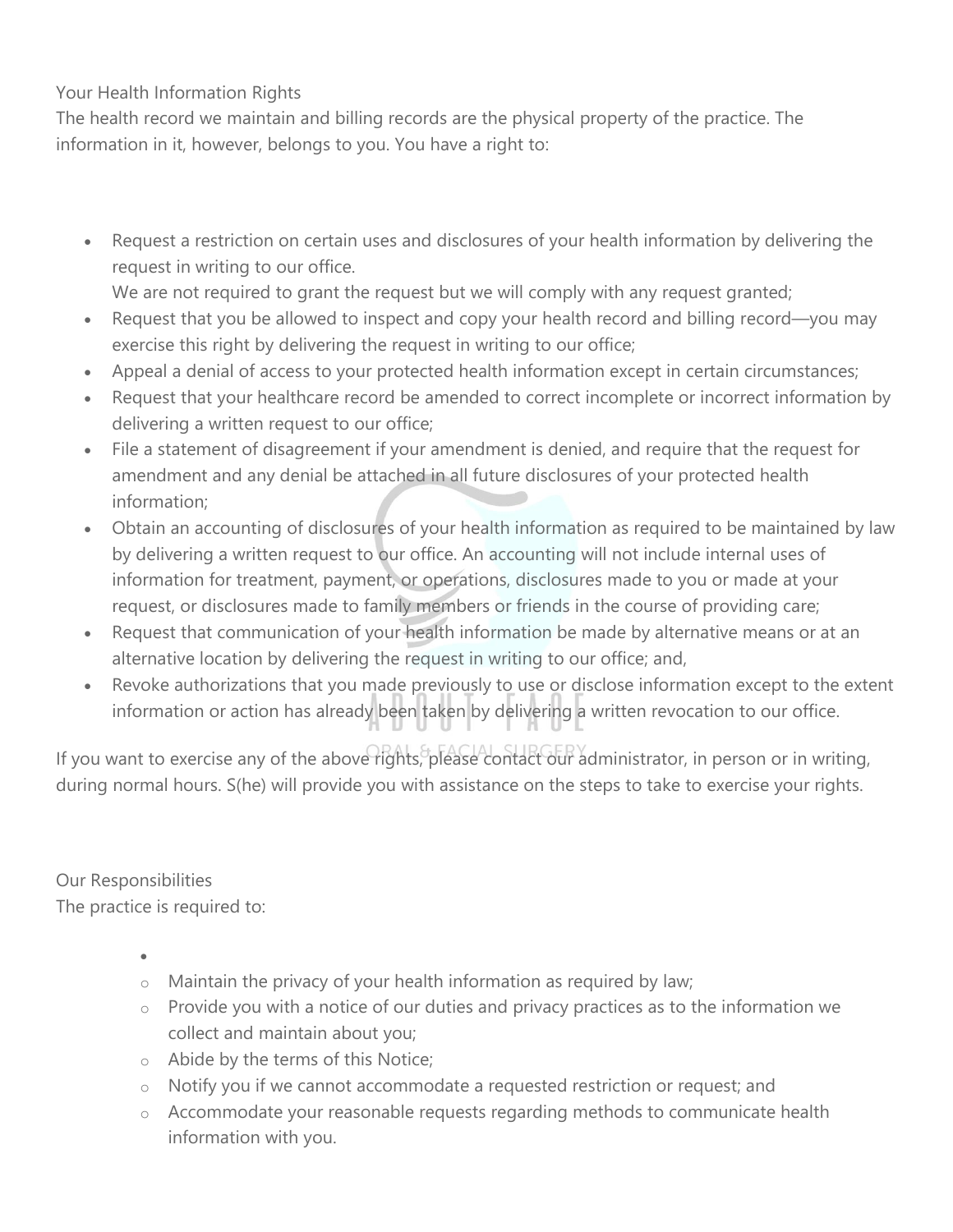We reserve the right to amend, change, or eliminate provisions in our privacy practices and access practices and to enact new provisions regarding the protected health information we maintain. If our information practices change, we will amend our Notice. You are entitled to receive a revised copy of the Notice by calling and requesting a copy of our "Notice" or by visiting our office and picking up a copy.

To Request Information or File a Complaint

If you have questions, would like additional information, or want to report a problem regarding the handling of your information, you may contact our office administrator.

Additionally, if you believe your privacy rights have been violated, you may file a written complaint at our office by delivering the written complaint to our office. You may also file a complaint by mailing it or emailing it to the Secretary of Health and Human Services whose street address and e-mail address is 200 Independency Ave. S.W. Washington, D.C., 20201, phone # 1-877-696-6775, http://HHS.gov

•

- o We cannot, and will not, require you to waive the right to file a complaint with the Secretary of Health and Human Services (HHS) as a condition of receiving treatment from the practice.
- o We cannot, and will not, retaliate against you for filing a complaint with the Secretary.



Other Disclosures and Uses

**Notification** 

Unless you object, we may use or disclose your protected health information to notify, or assist in notifying, a family member, personal representative, or other person responsible for your care, about your location, and about your general condition, or your death.

## Communication with Family

Using our best judgment, we may disclose to a family member, other relative, close personal friend, or any other person you identify, health information relevant to that person's involvement in your care or in payment for such care if you do not object or in an emergency.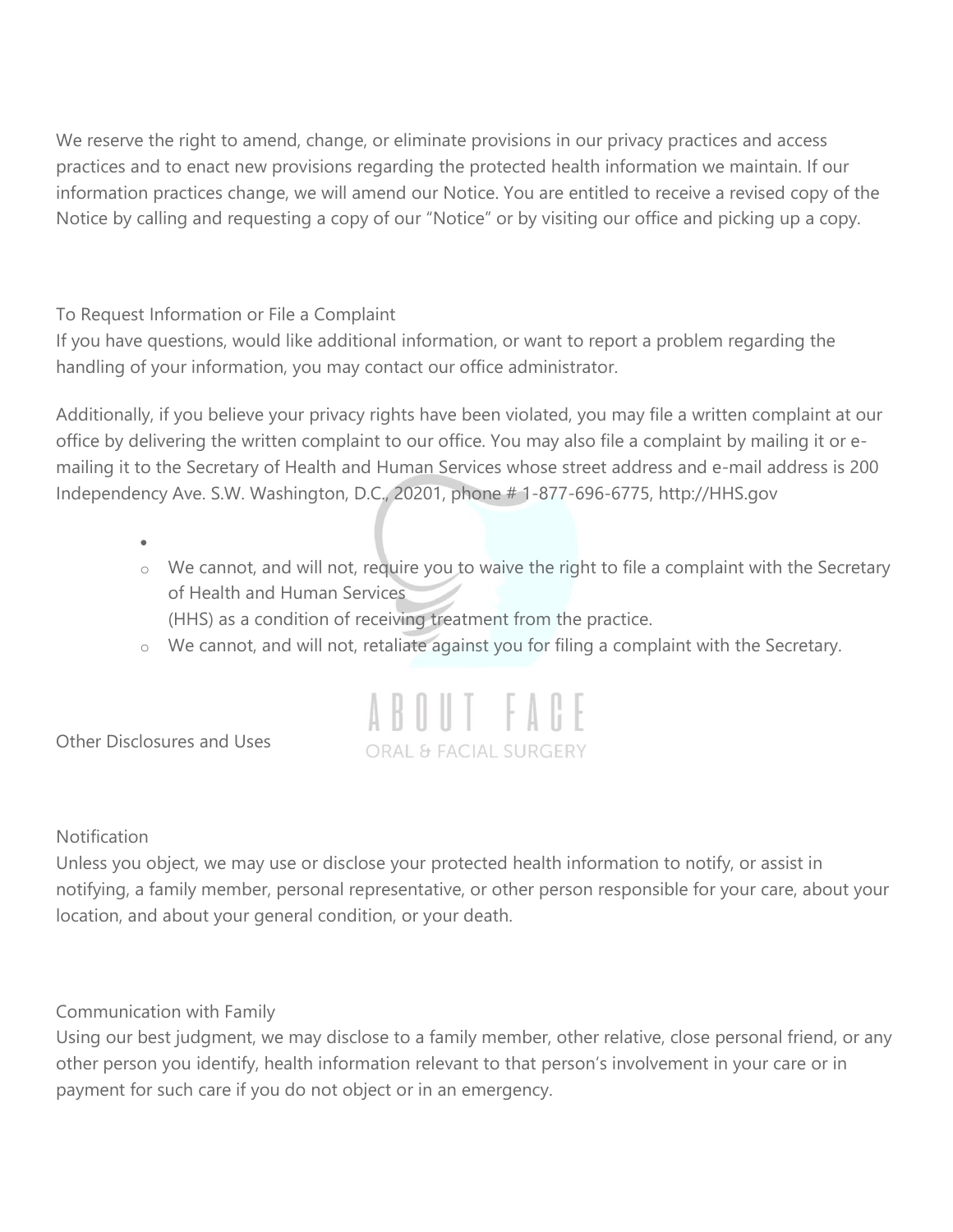## Food and Drug Administration (FDA)

We may disclose to the FDA your protected health information relating to adverse events with respect to products and product defects, or post-marketing surveillance information to enable product recalls, repairs, or replacements.

## Worker's Compensation

If you are seeking compensation through Worker's Compensation, we may disclose your protected health information to the extent necessary to comply with laws relating to Worker's Compensation.

Public Health

As required by law, we may disclose your protected health information to public health or legal authorities charged with preventing or controlling disease, injury, or disability.

#### Abuse & Neglect

We may disclose your protected health information to public authorities as allowed by law to report abuse or neglect.

Correctional Institutions

If you are an inmate of a correctional institution, we may disclose to the institution, or its agents, your protected health information necessary for your health and the health and safety of other individuals.

Law Enforcement

We may disclose your protected health information for law enforcement purposes as required by law, such as when required by a court order, or in cases involving felony prosecutions, or to the extent an individual is in the custody of law enforcement.

Health Oversight

Federal law allows us to release your protected health information to appropriate health oversight agencies or for health oversight activities.